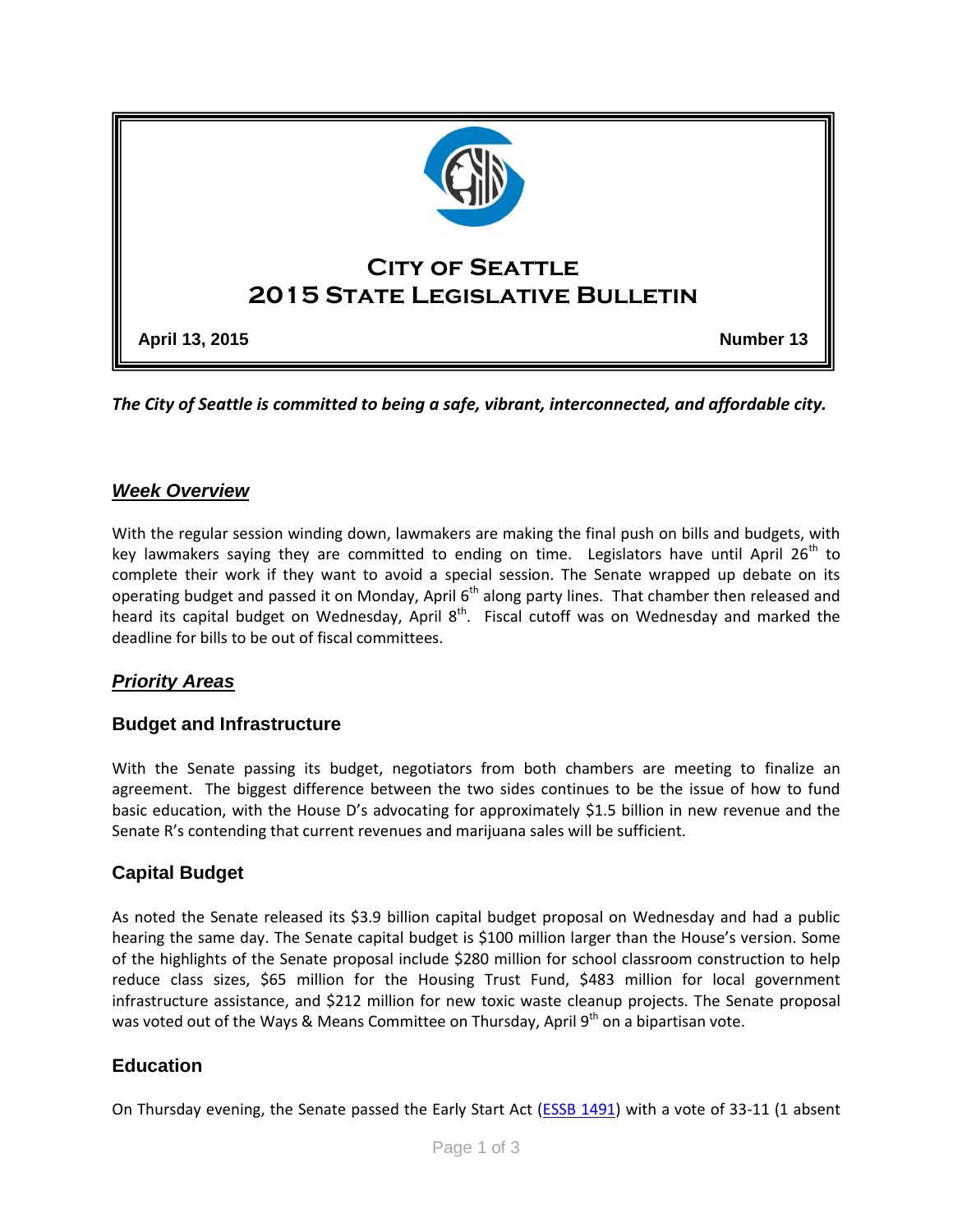and 4 excused). Having passed both chambers, the Early Start Act is set to become law, however, there are substantial differences in funding levels for it in each chamber's budget (\$55 million in the Senate's and over twice that amount in the House), that will need to be worked out.

The Senate approved a measure, [SB 6088](http://app.leg.wa.gov/billinfo/summary.aspx?bill=6088&year=2015) by Senator Braun (R), to modify Initiative 1351 so that it only impacts grades K-3, rather than all grades. The bill passed on a mostly party-line vote of 27-22, and still needs to be passed by the House. If that chamber does pass it, 6088 would need to be approved by voters in the November election. Neither the House nor the Senate has provided full funding for the Initiative in their budgets.

# **Safety Net, Housing and Health Care**

The Senate capital budget, as noted, proposes \$65 million in funding for the Housing Trust Fund. In addition, there is \$20 million for Energy Matchmakers (assisting low-income families to make weatherization improvements to their residences), and \$2 million for housing for senior citizens. The proposal also allocates \$30 million for mental health funding to increase bed capacity and community placement.

[SHB 1223](http://apps.leg.wa.gov/billinfo/summary.aspx?bill=1223&year=2015), Rep. Larry Springer's (D) bill allowing the use of lodging taxes for workforce housing, was placed on second reading in the Senate Rules committee.

The Homeless Youth Act, [2SSB 5404,](http://apps.leg.wa.gov/billinfo/summary.aspx?bill=5404&year=2015) by Senator O'Ban (R) was passed 71-26 (1 excused) by the House on Friday, April  $10^{th}$ , and now moves to the Governor's desk.

# **Environment**

The Senate Energy, Environment, & Telecommunications Committee amended Rep. Joe Fitzgibbon's (D) bill, [E2SHB 1472,](http://app.leg.wa.gov/billinfo/summary.aspx?bill=1472&year=2015) thereby making it difficult for the Department of Ecology to carry out the governor's plans to address water quality standards. The legislation was requested by the governor and would implement a chemical action plan to require safer chemicals in Washington State. The bill moved out of the Ways and Means committee on Tuesday, April 7<sup>th</sup>. If passed by the full Senate, the bill would need to be negotiated in concurrence with the House. If no bill is agreed to, the Environmental Protection Agency would likely step in to write new regulations for the state.

# **Transportation**

On Thursday, April  $9<sup>th</sup>$ , the House Transportation Committee passed its \$7.7 billion 2015-2017 transportation operating budget package. The total amount appropriated is a reduction from the \$8.4 billion proposed in the 2013-15 budget. This reduction reflects the nearing completion of the Transportation 2003 ("Nickel") and Transportation Partnership Act (TPA) capital programs. The Senate is expected to take up the House proposal for consideration, rather than moving their own proposal, which was \$320 million lower.

An Executive Session for the Senate proposed transportation funding package, [ESSB 5987](http://app.leg.wa.gov/billinfo/summary.aspx?bill=5987&year=2015) & [ESSB 5988,](http://app.leg.wa.gov/billinfo/summary.aspx?bill=5988&year=2015) is scheduled in the House Transportation committee for Tuesday, April 14<sup>th</sup>.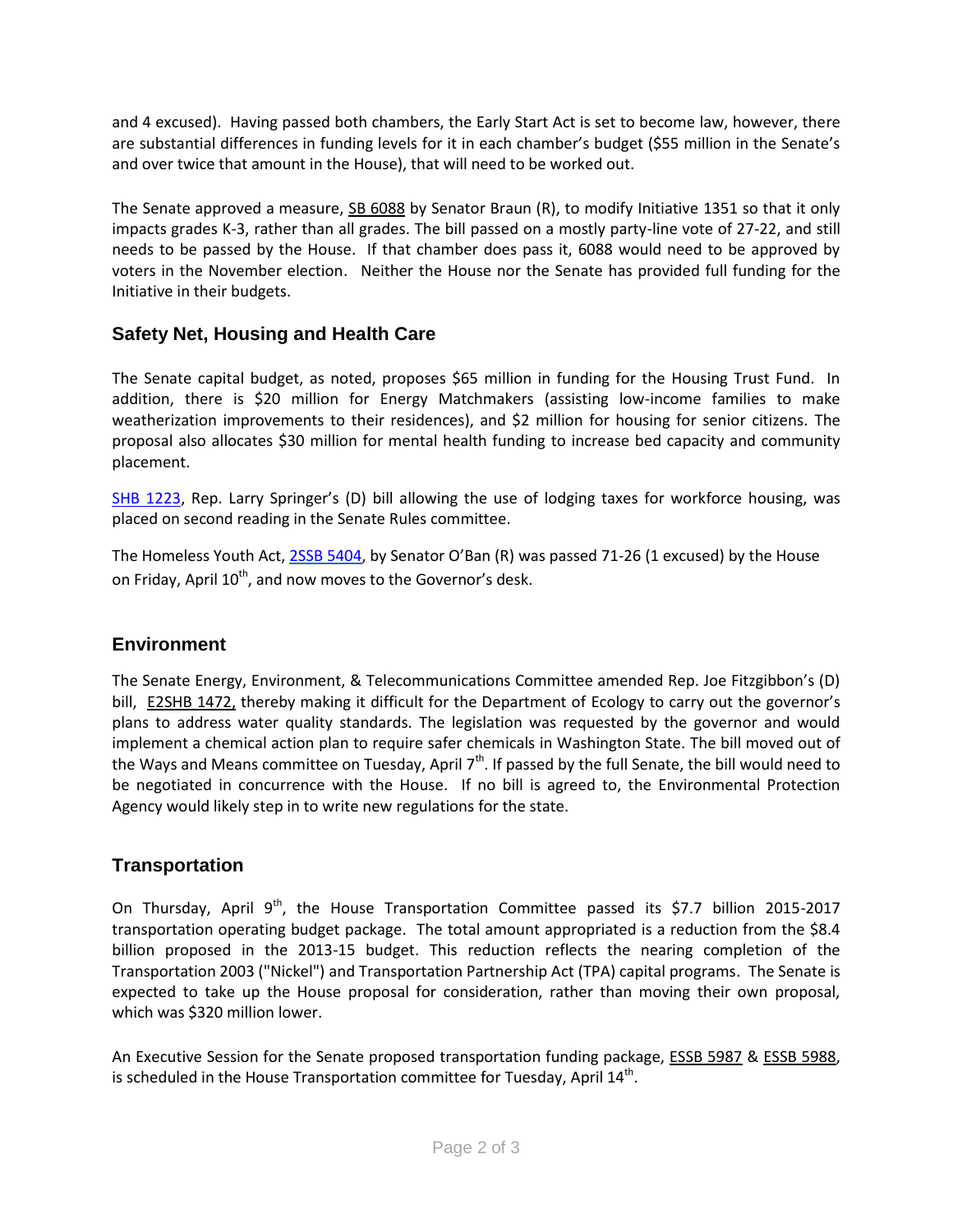# **Public Safety**

#### **Marijuana**

On Friday, April 9<sup>th</sup> the House passed two major pieces of legislation designed to regulate marijuana. SB [5052,](http://apps.leg.wa.gov/billinfo/summary.aspx?bill=5052&year=2015) Sen. Ann Rivers' (R) bill which was designed to fold the medical marijuana market into the recreational one, passed 60-36 (2 excused). Amendments to the bill included a slight change to the priorities the Liquor Control Board uses in reviewing license applications, prohibiting minors from possessing, using or selling marijuana, the addition of brain injury to the list of medical conditions treated by marijuana and removing marijuana from Schedule 1 drug classification. The bill as amended will have to be concurred to by the Senate before moving to the Governor's desk.

Also on Friday, the House passed [HB 2136](http://app.leg.wa.gov/billinfo/summary.aspx?bill=2136&year=2015), Rep. Reuven Carlyle's omnibus recreational marijuana bill, by a vote of 67-28 (3 excused). The bill reduces the tax on marijuana sales to 30% at point of sale only, eases zoning restrictions to allow local jurisdictions more flexibility in siting stores, apportions certain sales revenues to cities and counties, and creates a medical research license. Amendments which were adopted include removing mandatory minimum sentencing rules, removing a sunset on the revenue distribution to local governments and changing the distribution formula, and an amendment that would allow local jurisdictions to ban the sale of marijuana only by a popular vote. The bill now must be approved by the Senate.

#### **Other**

[ESHB 1980,](http://app.leg.wa.gov/billinfo/summary.aspx?year=2015&bill=1980) implementing the recommendations of the Sunshine Committee, which included allowing exemptions of certain information to Enhanced 911, passed the Senate unanimously on Thursday, April 9<sup>th</sup>. The bill was sponsored by Rep. Larry Springer (D).

Legislation relating to testing of a statewide backlog of rape kits moved closer to becoming law as the Senate Ways and Means committee passed the bill, SHB 1068 sponsored by Rep. Tina Orwall (D), on Tuesday, April 7<sup>th</sup>. The bill has been placed on second reading in the Rules Committee.

Another Rep. Orwall bill, [PSHB 1069](http://app.leg.wa.gov/billinfo/summary.aspx?bill=1069&year=2015) establishing DNA evidence guidelines, also passed the Senate nearly unanimously, on Wednesday April 8<sup>th</sup>.

[SB 5381,](http://app.leg.wa.gov/DLR/billsummary/default.aspx?Bill=5381&year=2015) establishing notification requirements by law enforcement when seized firearms are returned, was passed unanimously in the House on Wednesday, April 8<sup>th</sup>. The bill, sponsored by Sen. Andy Billig (D), also previously unanimously passed the Senate and will need to be concurred on due to one amendment in the House.

# *Looking Ahead*

Another deadline looms as all bills not necessary to implement the budget must be voted out by Wednesday, April 15<sup>th</sup>. Only two weeks remain in the regular session.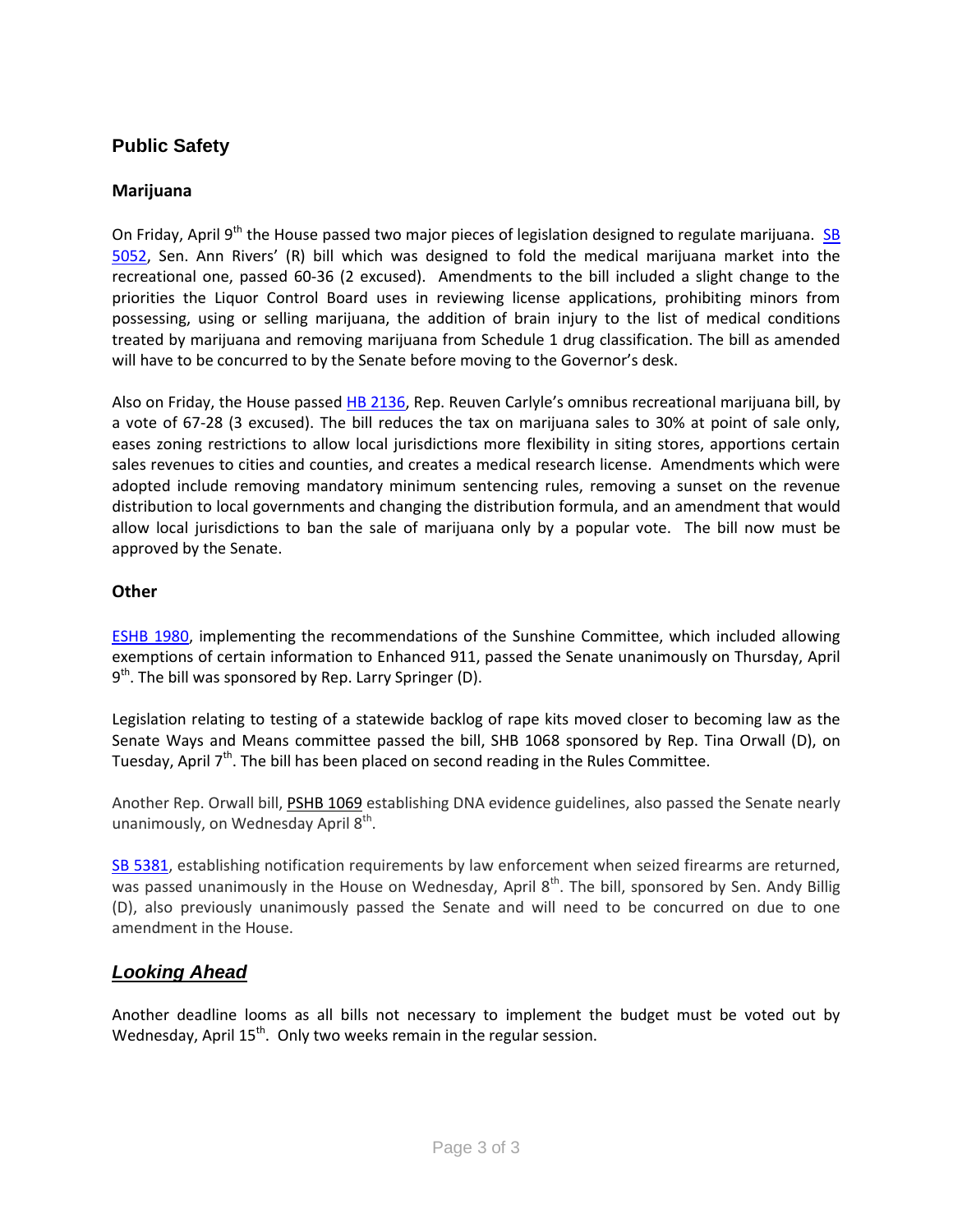| Bill #                          | <b>Abbrev. Title</b>            | <b>Short Description</b>                                                                                                                          | <b>Status</b>                                                                        | <b>Sponsor</b> |
|---------------------------------|---------------------------------|---------------------------------------------------------------------------------------------------------------------------------------------------|--------------------------------------------------------------------------------------|----------------|
| <b>SHB 1068</b><br>(SB 5225)    | Sexual assault exam<br>kits     | Concerning sexual assault examination kits.                                                                                                       | S <sub>2</sub> nd Reading - Placed on<br>second reading by Rules<br>Committee.       | Orwall         |
| <b>SHB 1069</b><br>(SB 5253)    | DNA work product,<br>preserving | Concerning preservation of DNA work product.                                                                                                      | SPassed 3rd - Third reading,<br>passed; yeas, 47; nays, 1;<br>absent, 0; excused, 1. | Orwall         |
| <b>ESHB 1093</b>                | Unmanned aircraft               | Concerning unmanned aircraft.                                                                                                                     | S2nd Reading - Placed on<br>second reading by Rules<br>Committee.                    | Morris         |
| <b>SHB 1223</b>                 | Lodging tx/workforce<br>housing | Allowing the use of lodging taxes for financing workforce housing.                                                                                | S2nd Reading - Placed on<br>second reading by Rules<br>Committee.                    | Springer       |
| <b>SHB 1240</b><br>(SB 5908)    | Student restraint,<br>isolation | Concerning restraint or isolation of students, including students<br>with disabilities, in public schools.                                        | S2nd Reading - Placed on<br>second reading by Rules<br>Committee.                    | Pollet         |
| <b>E2SHB 1276</b>               | Impaired driving                | Concerning impaired driving.                                                                                                                      | SRules 2 - Passed to Rules<br>Committee for second<br>reading.                       | Klippert       |
| <b>HB 1389</b><br>(SB 5181)     | State fire<br>service/disasters | Addressing the scope of state fire service mobilization and ensuring<br>compliance with existing state and federal disaster response<br>policies. | SRules 2 - Passed to Rules<br>Committee for second<br>reading.                       | Goodman        |
| <b>ESHB 1417</b><br>(ESSB 5048) | Water-sewer districts           | Subjecting a resolution or ordinance adopted by the legislative<br>body of a city or town to assume a water-sewer district to a<br>referendum.    | S2nd Reading - Placed on<br>second reading by Rules<br>Committee.                    | Takko          |
| <b>ESHB 1448</b><br>(SB 5781)   | Suicide threats,<br>response to | Providing procedures for responding to reports of threatened or<br>attempted suicide.                                                             | S2nd Reading - Placed on<br>second reading by Rules<br>Committee.                    | Riccelli       |
| <b>ESHB 1449</b><br>(SB 5087)   | Oil transportation<br>safety    | Concerning oil transportation safety.                                                                                                             | S2nd Reading - Placed on<br>second reading by Rules<br>Committee.                    | Farrell        |

Bill Status Report April 11, 2015 Page 1 of 4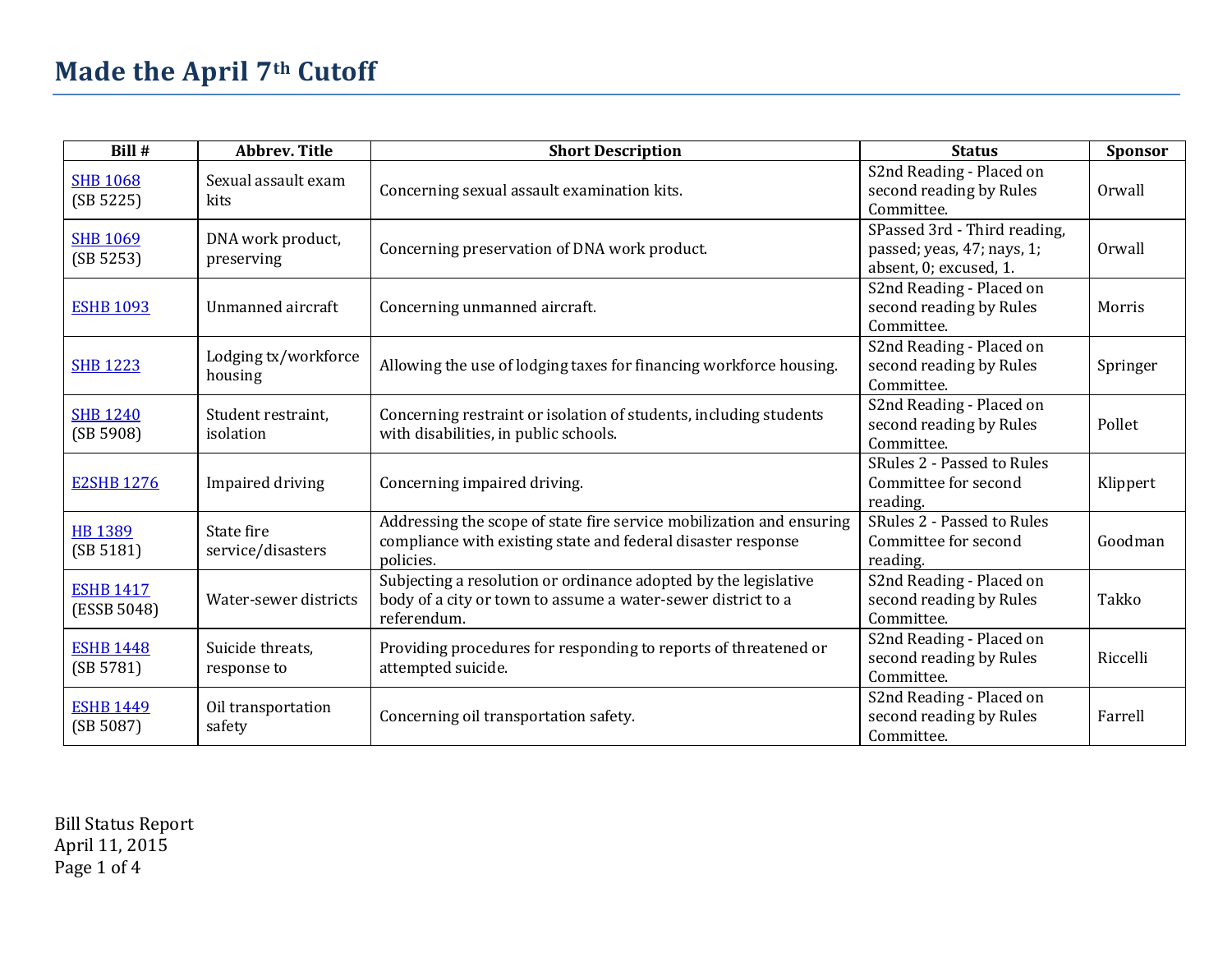| Bill #                            | <b>Abbrev. Title</b>              | <b>Short Description</b>                                                                                                                                                            | <b>Status</b>                                                                         | Sponsor    |
|-----------------------------------|-----------------------------------|-------------------------------------------------------------------------------------------------------------------------------------------------------------------------------------|---------------------------------------------------------------------------------------|------------|
| <b>E2SHB 1472</b><br>(SB 5406)    | Chemical action plans             | Concerning using chemical action plans to require safer chemicals<br>in Washington.                                                                                                 | SRules 2 - Passed to Rules<br>Committee for second<br>reading.                        | Fitzgibbon |
| <b>E2SHB 1491</b><br>(E2SSB 5452) | Early care &<br>education systm   | Improving quality in the early care and education system.                                                                                                                           | SPassed 3rd - Third reading,<br>passed; yeas, 33; nays, 11;<br>absent, 1; excused, 4. | Kagi       |
| <b>HB 1554</b>                    | Children/guardians,<br>family     | Exempting information of guardians or family members of children<br>enrolled in child care, early learning, parks and recreation, after-<br>school, and youth development programs. | HSpkr Signed - Speaker<br>signed.                                                     | Stambaugh  |
| <b>HB 1645</b><br>(SB 5573)       | E-cigarettes, vapor<br>products   | Concerning youth substance use prevention associated with<br>tobacco and drug delivery e-cigarettes and vapor products.                                                             | HRules R - Referred to Rules 2<br>Review.                                             | Pollet     |
| <b>ESHB 1713</b>                  | Mental hlth, chem<br>dependency   | Integrating the treatment systems for mental health and chemical<br>dependency.                                                                                                     | SRules 2 - Passed to Rules<br>Committee for second<br>reading.                        | Cody       |
| <b>HB 1720</b>                    | Healthy housing                   | Concerning healthy housing.                                                                                                                                                         | <b>HSpkr Signed - Speaker</b><br>signed.                                              | Robinson   |
| <b>2SHB 1735</b><br>(SSB 5740)    | Extended foster care              | Concerning extended foster care services.                                                                                                                                           | SRules 2 - Passed to Rules<br>Committee for second<br>reading.                        | Orwall     |
| <b>ESHB 1745</b><br>(SB 5668)     | Voting rights                     | Enacting the Washington voting rights act.                                                                                                                                          | SRules 2 - Passed to Rules<br>Committee for second<br>reading.                        | Moscoso    |
| 2SHB 1916                         | Chem dependncy &<br>mental hlth   | Integrating administrative provisions for chemical dependency and<br>mental health.                                                                                                 | SRules 2 - Passed to Rules<br>Committee for second<br>reading.                        | Pollet     |
| <b>ESHB 1980</b><br>(SB 6020)     | Sunshine committee<br>rec's       | Implementing recommendations of the sunshine committee.                                                                                                                             | SPassed 3rd - Third reading,<br>passed; yeas, 44; nays, 0;<br>absent, 1; excused, 4.  | Springer   |
| <b>HB 2033</b>                    | Sexual assault protect<br>order   | Concerning sexual assault protection orders.                                                                                                                                        | SRules 2 - Passed to Rules<br>Committee for second<br>reading.                        | Goodman    |
| <b>EHB 2086</b><br>(SB 5900)      | The<br>homeless/religious<br>orgs | Prohibiting certain limitations on the hosting of the homeless by<br>religious organizations.                                                                                       | SRules 2 - Passed to Rules<br>Committee for second<br>reading.                        | McBride    |

Bill Status Report April 11, 2015 Page 2 of 4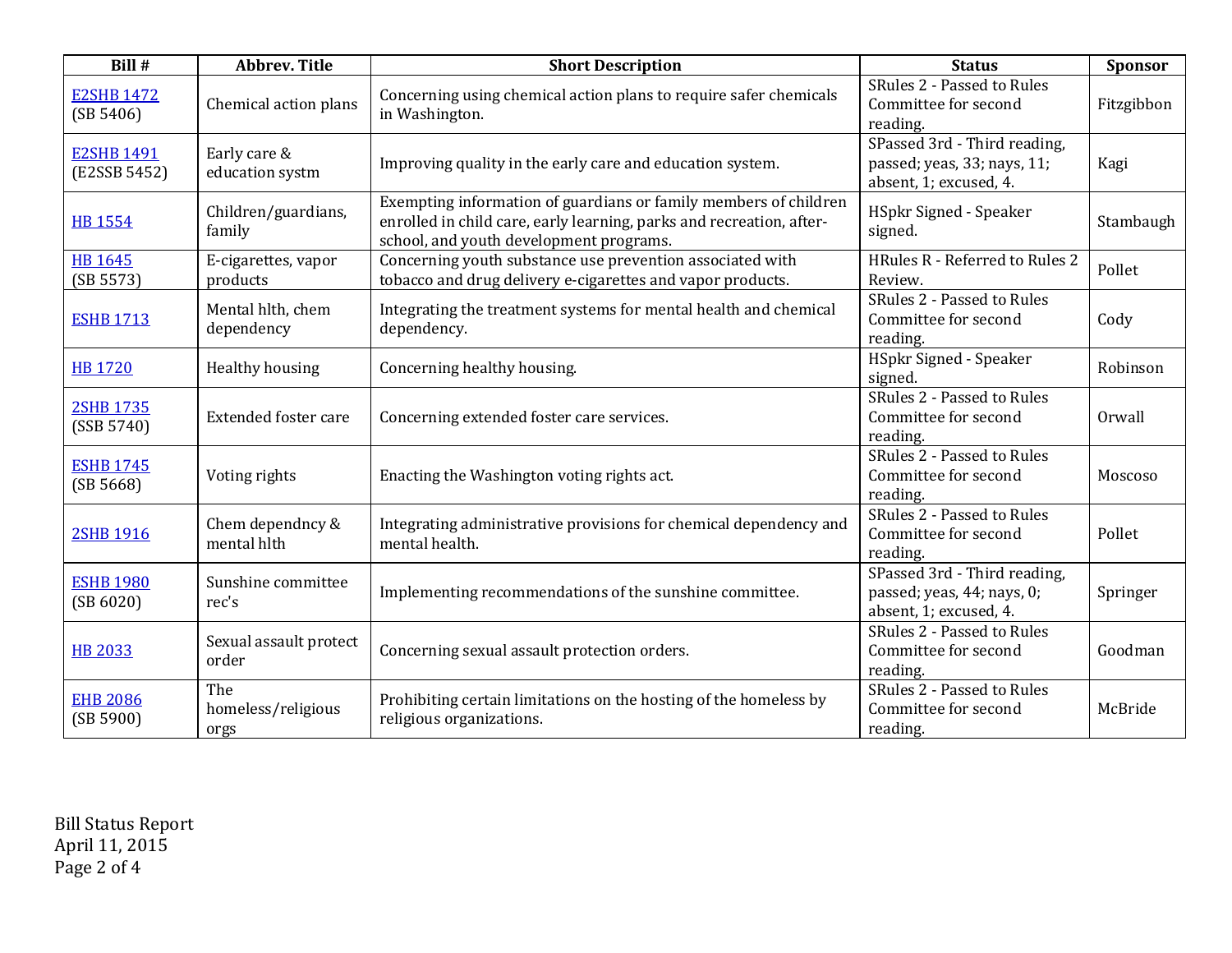| Bill #                          | <b>Abbrev. Title</b>            | <b>Short Description</b>                                                                                                                                                                                                                                                                 | <b>Status</b>                                                                           | Sponsor         |
|---------------------------------|---------------------------------|------------------------------------------------------------------------------------------------------------------------------------------------------------------------------------------------------------------------------------------------------------------------------------------|-----------------------------------------------------------------------------------------|-----------------|
| <b>E2SHB 2136</b>               | Marijuana market<br>reforms     | Concerning comprehensive marijuana market reforms to ensure a<br>well-regulated and taxed marijuana market in Washington state.                                                                                                                                                          | HPassed 3rd - Third reading,<br>passed; yeas, 67; nays, 28;<br>absent, 0; excused, 3.   | Carlyle         |
| <b>HB 2194</b>                  | Cancer research and<br>care     | Creating a funding stream and program for cancer research,<br>prevention, and care.                                                                                                                                                                                                      | Exec Session in Technology &<br><b>Economic Development</b><br>(House) on 4/15 @ 8:00am | Hunter          |
| <b>ESSB 5048</b><br>(ESHB 1417) | Water-sewer districts           | Subjecting a resolution or ordinance adopted by the legislative<br>body of a city or town to assume a water-sewer district to a<br>referendum.                                                                                                                                           | H2nd Reading - Placed on<br>second reading by Rules<br>Committee.                       | Chase           |
| 2SSB 5052                       | Cannabis patient<br>protection  | Establishing the cannabis patient protection act.                                                                                                                                                                                                                                        | HPassed 3rd - Third reading,<br>passed; yeas, 60; nays, 36;<br>absent, 0; excused, 2.   | Rivers          |
| <b>E2SSB 5057</b>               | Hazardous material<br>transport | Concerning the safe transport of hazardous materials.                                                                                                                                                                                                                                    | H2nd Reading - Placed on<br>second reading by Rules<br>Committee.                       | Ericksen        |
| <b>SB 5088</b><br>(HB 1182)     | Geological hazard<br>assessment | Concerning a geological hazards assessment.                                                                                                                                                                                                                                              | <b>HSpkr Signed - Speaker</b><br>signed.                                                | Pearson         |
| SB 5094<br>(HB 1352)            | Hydroelectric<br>generation     | Allowing incremental electricity produced as a result of efficiency<br>improvements to hydroelectric generation projects whose energy<br>output is marketed by the Bonneville power administration to<br>qualify as an eligible renewable resource under the energy<br>independence act. | HRules R - Referred to Rules 2<br>Review.                                               | <b>Brown</b>    |
| <b>SB 5121</b>                  | Marijuana research<br>license   | Establishing a marijuana research license.                                                                                                                                                                                                                                               | HPassed 3rd - Third reading,<br>passed; yeas, 95; nays, 0;<br>absent, 0; excused, 3.    | Kohl-<br>Welles |
| <b>E2SSB 5269</b><br>(EHB 1258) | Detention decision<br>review    | Concerning court review of detention decisions under the<br>involuntary treatment act.                                                                                                                                                                                                   | HRules R - Referred to Rules 2<br>Review.                                               | O'Ban           |
| SB 5396                         | Children/guardians,<br>family   | Exempting information of guardians or family members of children<br>enrolled in child care, early learning, parks and recreation, after-<br>school, and youth development programs.                                                                                                      | HRules R - Referred to Rules 2<br>Review.                                               | Roach           |
| <b>2SSB 5404</b><br>(2SHB 1436) | Homeless youth                  | Concerning homeless youth prevention and protection.                                                                                                                                                                                                                                     | HPassed 3rd - Third reading,<br>passed; yeas, 71; nays, 26;<br>absent, 0; excused, 1.   | O'Ban           |
| <b>SSB 5433</b><br>(SHB 1511)   | Tribal history, culture,<br>etc | Requiring Washington's tribal history, culture, and government to<br>be taught in the common schools.                                                                                                                                                                                    | HRules R - Referred to Rules 2<br>Review.                                               | Litzow          |

Bill Status Report April 11, 2015 Page 3 of 4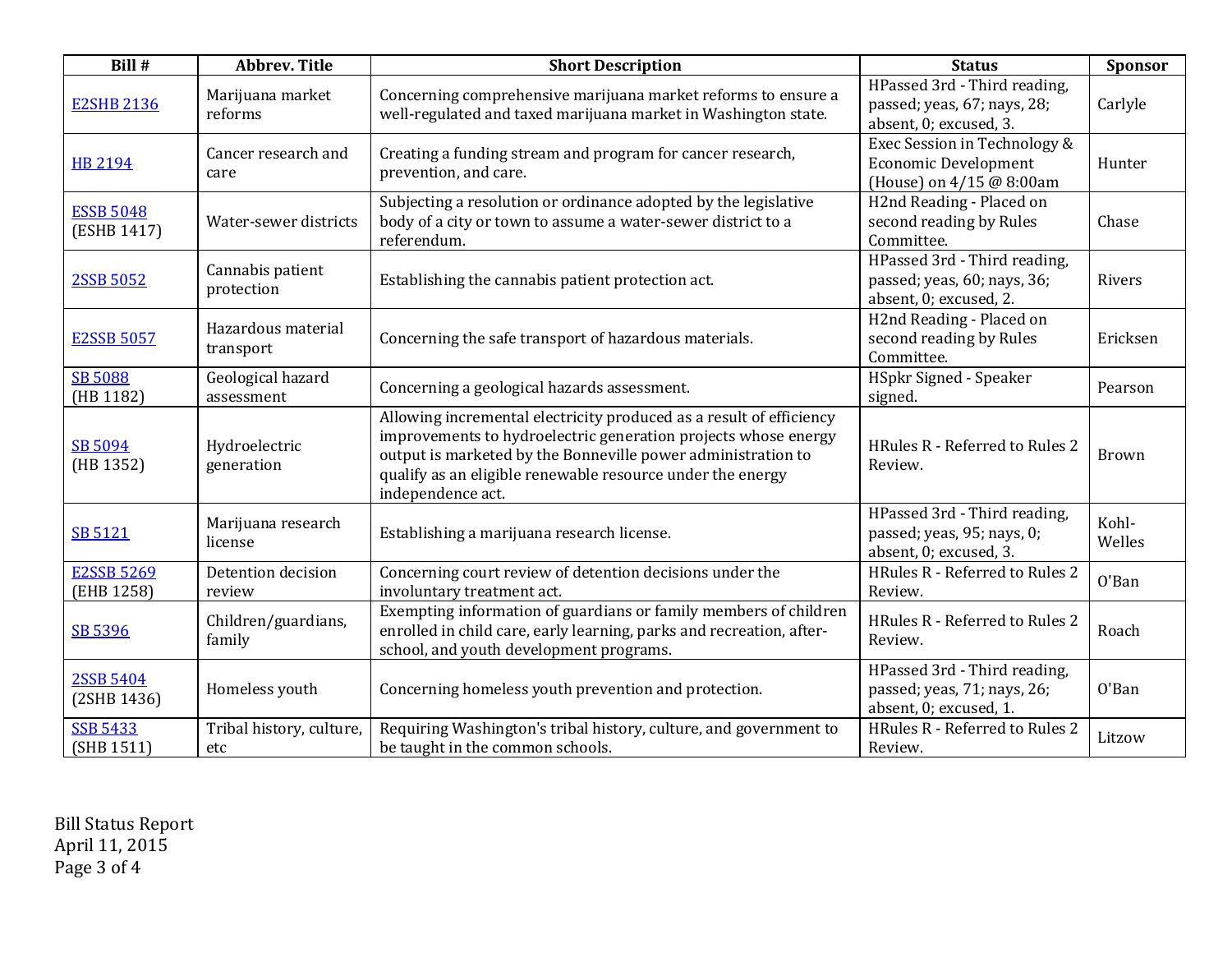| Bill #                            | <b>Abbrev. Title</b>             | <b>Short Description</b>                                                                                                                    | <b>Status</b>                                                                                        | Sponsor  |
|-----------------------------------|----------------------------------|---------------------------------------------------------------------------------------------------------------------------------------------|------------------------------------------------------------------------------------------------------|----------|
| <b>E2SSB 5452</b><br>(E2SHB 1491) | Early care &<br>education systm  | Improving quality in the early care and education system.                                                                                   | HRules R - Referred to Rules 2<br>Review.                                                            | Litzow   |
| <b>SSB 5463</b><br>(HB 1107)      | Cultural & heritage<br>programs  | Concerning access to and creation of cultural and heritage<br>programs and facilities.                                                      | HRules R - Referred to Rules 2<br>Review.                                                            | Hill     |
| 2SSB 5486<br>(HB 1728)            | Parents for parents<br>program   | Creating the parents for parents program.                                                                                                   | H2nd Reading - Rules<br>Committee relieved of further<br>consideration. Placed on<br>second reading. | Frockt   |
| <b>ESSB 5550</b>                  | Commercial trans.<br>providers   | Regulating providers of commercial transportation services.                                                                                 | H2nd Reading - Placed on<br>second reading by Rules<br>Committee.                                    | Habib    |
| <b>SSB 5715</b>                   | Initiatives, fiscal<br>impact    | Including the contents of fiscal impact statements in the ballot title<br>for certain initiative measures.                                  | HRules R - Referred to Rules 2<br>Review.                                                            | Fain     |
| <b>ESSB 5735</b>                  | Carbon reduction<br>investments  | Providing incentives for carbon reduction investments.                                                                                      | Exec Session in Technology &<br><b>Economic Development</b><br>(House) on 4/15 @ 8:00am              | Ericksen |
| <b>SSB 5740</b><br>(2SHB 1735)    | <b>Extended foster care</b>      | Concerning extended foster care services.                                                                                                   | HRules R - Referred to Rules 2<br>Review.                                                            | Fain     |
| <b>SSB 5795</b><br>(HB 1911)      | Water or sewer<br>facilities     | Authorizing municipalities to create assessment reimbursement<br>areas for the construction or improvement of water or sewer<br>facilities. | H2nd Reading - Placed on<br>second reading by Rules<br>Committee.                                    | Roach    |
| <b>SSB 5889</b><br>(E2SHB 2060)   | Competency eval.<br>timeliness   | Concerning timeliness of competency evaluation and restoration<br>services.                                                                 | C 5 L 15 - Effective date<br>7/26/2015.                                                              | O'Ban    |
| <b>ESSB 5987</b>                  | Transportation<br>revenue        | Concerning transportation revenue.                                                                                                          | Exec Session in<br>Transportation (House) on<br>4/14 @ 6:00pm                                        | King     |
| <b>ESSB 5988</b>                  | <b>Additive trans</b><br>funding | Concerning additive transportation funding and appropriations.                                                                              | Exec Session in<br>Transportation (House) on<br>4/14 @ 6:00pm                                        | King     |

Bill Status Report April 11, 2015 Page 4 of 4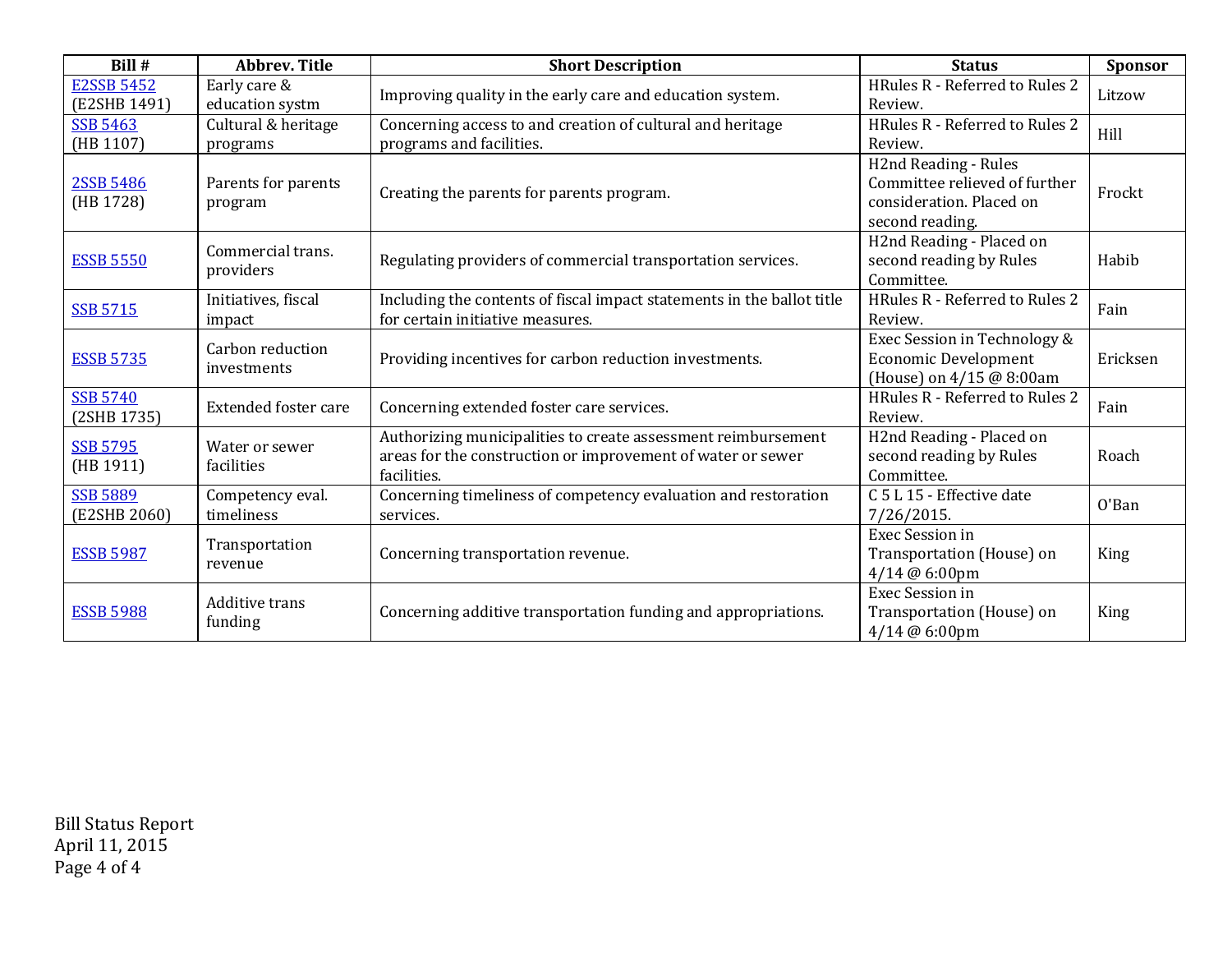| Bill #                          | <b>Abbrev. Title</b>            | <b>Short Description</b>                                                                                                                                                                  | <b>Status</b>                                                                                | Sponsor        |
|---------------------------------|---------------------------------|-------------------------------------------------------------------------------------------------------------------------------------------------------------------------------------------|----------------------------------------------------------------------------------------------|----------------|
| <b>E2SHB 1174</b><br>(SB 5684)  | Flame retardants                | Concerning flame retardants.                                                                                                                                                              | SEnergy, Enviro - First reading,<br>referred to Energy, Environment &<br>Telecommunications. | Van De<br>Wege |
| <b>SHB 1238</b>                 | Affordable tuition<br>planning  | Concerning affordable tuition planning.                                                                                                                                                   | SHigher Ed - First reading, referred<br>to Higher Education.                                 | Pollet         |
| <b>SHB 1257</b><br>(SB 5123)    | Tenant screening<br>reports     | Concerning tenant screening.                                                                                                                                                              | SFin Inst/Ins - First reading, referred<br>to Financial Institutions & Insurance.            | Walkinshaw     |
| <b>EHB 1258</b><br>(E2SSB 5269) | Detention decision<br>review    | Concerning court review of detention decisions under the<br>involuntary treatment act.                                                                                                    | SHumSer/MenHlth - First reading,<br>referred to Human Services, Mental<br>Health & Housing.  | Walkinshaw     |
| <b>SHB 1295</b><br>(SB 5437)    | Breakfast after the bell        | Concerning breakfast after the bell programs.                                                                                                                                             | SEL/K-12 - First reading, referred to<br>Early Learning & K-12 Education.                    | Hudgins        |
| <b>HB 1355</b><br>(SB 5285)     | Minimum hourly wage<br>increase | Increasing the minimum hourly wage to twelve dollars<br>over four years.                                                                                                                  | SCommerce and L - First reading,<br>referred to Commerce & Labor.                            | Farrell        |
| <b>HB 1356</b><br>(SB 5306)     | Sick & safe employment<br>leave | Establishing minimum standards for sick and safe leave<br>from employment.                                                                                                                | SCommerce and L - First reading,<br>referred to Commerce & Labor.                            | <b>Jinkins</b> |
| <b>2SHB 1436</b><br>(2SSB 5404) | Homeless youth                  | Concerning homeless youth prevention and protection.                                                                                                                                      | SHumSer/MenHlth - First reading,<br>referred to Human Services, Mental<br>Health & Housing.  | Kagi           |
| <b>SHB 1511</b><br>(SSB 5433)   | Tribal history, culture,<br>etc | Requiring Washington's tribal history, culture, and<br>government to be taught in the common schools.                                                                                     | SEL/K-12 - First reading, referred to<br>Early Learning & K-12 Education.                    | Ortiz-Self     |
| <b>ESHB 1553</b>                | Opportunity<br>restoration      | Encouraging certificates of restoration of opportunity.                                                                                                                                   | SLaw & Justice - First reading,<br>referred to Law & Justice.                                | Walkinshaw     |
| <b>ESHB 1571</b><br>(SB 5926)   | Paint stewardship               | Concerning paint stewardship.                                                                                                                                                             | SEnergy, Enviro - First reading,<br>referred to Energy, Environment &<br>Telecommunications. | Peterson       |
| <b>SHB 1576</b><br>(SB 5864)    | Annexed areas/sales &<br>use tx | Concerning sales and use tax for cities to offset municipal<br>service costs to newly annexed areas.                                                                                      | SWays & Means - First reading,<br>referred to Ways & Means.                                  | Fitzgibbon     |
| <b>ESHB 1646</b><br>(SB 5630)   | Equal pay and<br>opportunities  | Enacting the equal pay opportunity act by amending and<br>enhancing enforcement of the equal pay act and<br>protecting worker communications about wages and<br>employment opportunities. | SCommerce and L - First reading,<br>referred to Commerce & Labor.                            | Senn           |

Bill Status Report April 11, 2015 Page 1 of 3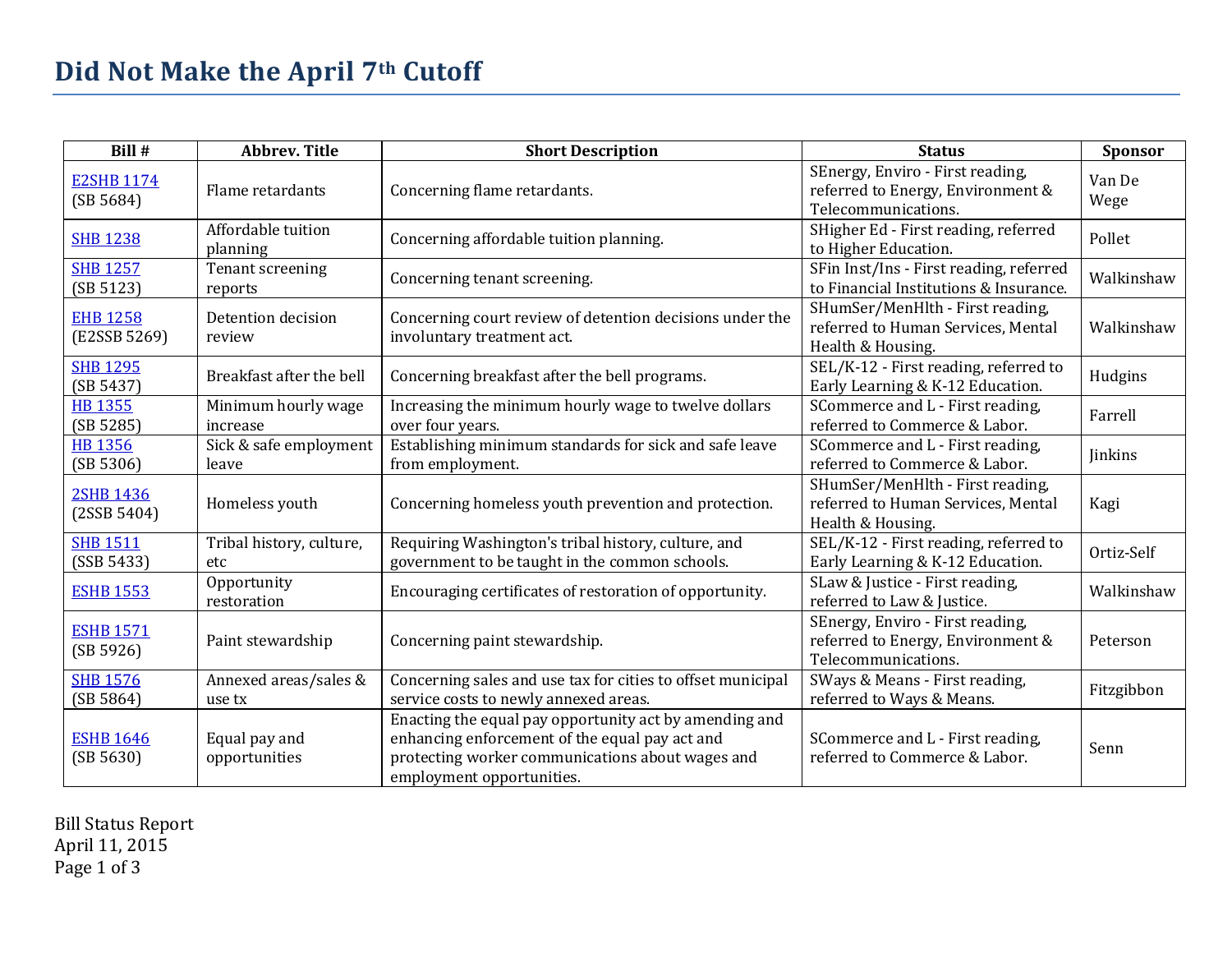| Bill #                          | <b>Abbrev. Title</b>            | <b>Short Description</b>                                                                                                                                                                          | <b>Status</b>                                                                               | <b>Sponsor</b> |
|---------------------------------|---------------------------------|---------------------------------------------------------------------------------------------------------------------------------------------------------------------------------------------------|---------------------------------------------------------------------------------------------|----------------|
| <b>HB 1647</b><br>(SB 5574)     | Reproductive health<br>care     | Concerning health plan coverage of reproductive health<br>care.                                                                                                                                   | SHealth Care - First reading, referred<br>to Health Care.                                   | Cody           |
| <b>SHB 1783</b><br>(SB 5675)    | Dual language<br>instruction    | Expanding dual language and bilingual instruction for<br>early learners through secondary students.                                                                                               | SEL/K-12 - First reading, referred to<br>Early Learning & K-12 Education.                   | Ortiz-Self     |
| <b>HB 1821</b><br>(SB 5710)     | For hire, limo, taxi/ind<br>ins | Addressing industrial insurance requirements and<br>options for owners and lessees of for hire vehicles,<br>limousines, and taxicabs.                                                             | SCommerce and L - First reading,<br>referred to Commerce & Labor.                           | Sullivan       |
| <b>E2SHB 2060</b><br>(SSB 5889) | Competency eval,<br>restoration | Concerning competency evaluation and restoration<br>services.                                                                                                                                     | SHumSer/MenHlth - First reading,<br>referred to Human Services, Mental<br>Health & Housing. | <b>Jinkins</b> |
| <b>HB 2196</b><br>(SB 6083)     | Marijuana plants                | Authorizing the growing of up to six marijuana plants per<br>domicile.                                                                                                                            | HCommerce & Gam - First reading,<br>referred to Commerce & Gaming.                          | Blake          |
| <b>SSB 5012</b>                 | Industrial hemp                 | Authorizing the growing of industrial hemp.                                                                                                                                                       | HApprops - Referred to<br>Appropriations.                                                   | Hatfield       |
| <b>ESB 5091</b>                 | Nuclear energy as alt<br>energy | Including nuclear energy in the definition of a "qualified"<br>alternative energy resource" for the purposes of RCW<br>19.29A.090.                                                                | HTech & Econ D - First reading,<br>referred to Technology & Economic<br>Development.        | <b>Brown</b>   |
| <b>ESSB 5343</b><br>(HB 1751)   | Transit<br>construction/parking | Concerning parking impact mitigation from regional<br>transit authority facility construction.                                                                                                    | HTrans - First reading, referred to<br>Transportation.                                      | Hasegawa       |
| <b>SSB 5609</b><br>(HB 1378)    | Synthetic plastic<br>microbeads | Protecting waterways from pollution from synthetic<br>plastic microbeads.                                                                                                                         | HEnvironment - First reading,<br>referred to Environment.                                   | Bailey         |
| <b>ESSB 5748</b><br>(HB 2019)   | Teacher and principal<br>eval.  | Clarifying the teacher and principal evaluation process<br>with the intent of strengthening the process.                                                                                          | HEducation - First reading, referred<br>to Education.                                       | Litzow         |
| 2SSB 5755<br>(HB 1885)          | Property crimes,<br>impacts of  | Addressing and mitigating the impacts of property crimes<br>in Washington state.                                                                                                                  | HPublic Safety - First reading,<br>referred to Public Safety.                               | Hargrove       |
| <b>ESSB 5804</b><br>(HB 1289)   | State energy code,<br>adoption  | Modifying the procedure for adoption and amendment of<br>the Washington state energy code.                                                                                                        | HTech & Econ D - First reading,<br>referred to Technology & Economic<br>Development.        | Liias          |
| <b>ESSB 5899</b><br>(HB 1922)   | Small loans                     | Addressing small loans and small consumer installment<br>loans.                                                                                                                                   | HGen Govt & Inf - Referred to General<br>Government & Information<br>Technology.            | Liias          |
| <b>ESB 5921</b><br>(HB 1394)    | Land use permit<br>process      | Preserving the common law interpretation and<br>application of the vested rights doctrine. (REVISED FOR<br>ENGROSSED: Increasing certainty and predictability in<br>the land use permit process.) | HJudiciary - First reading, referred to<br>Judiciary.                                       | Honeyford      |

Bill Status Report April 11, 2015 Page 2 of 3